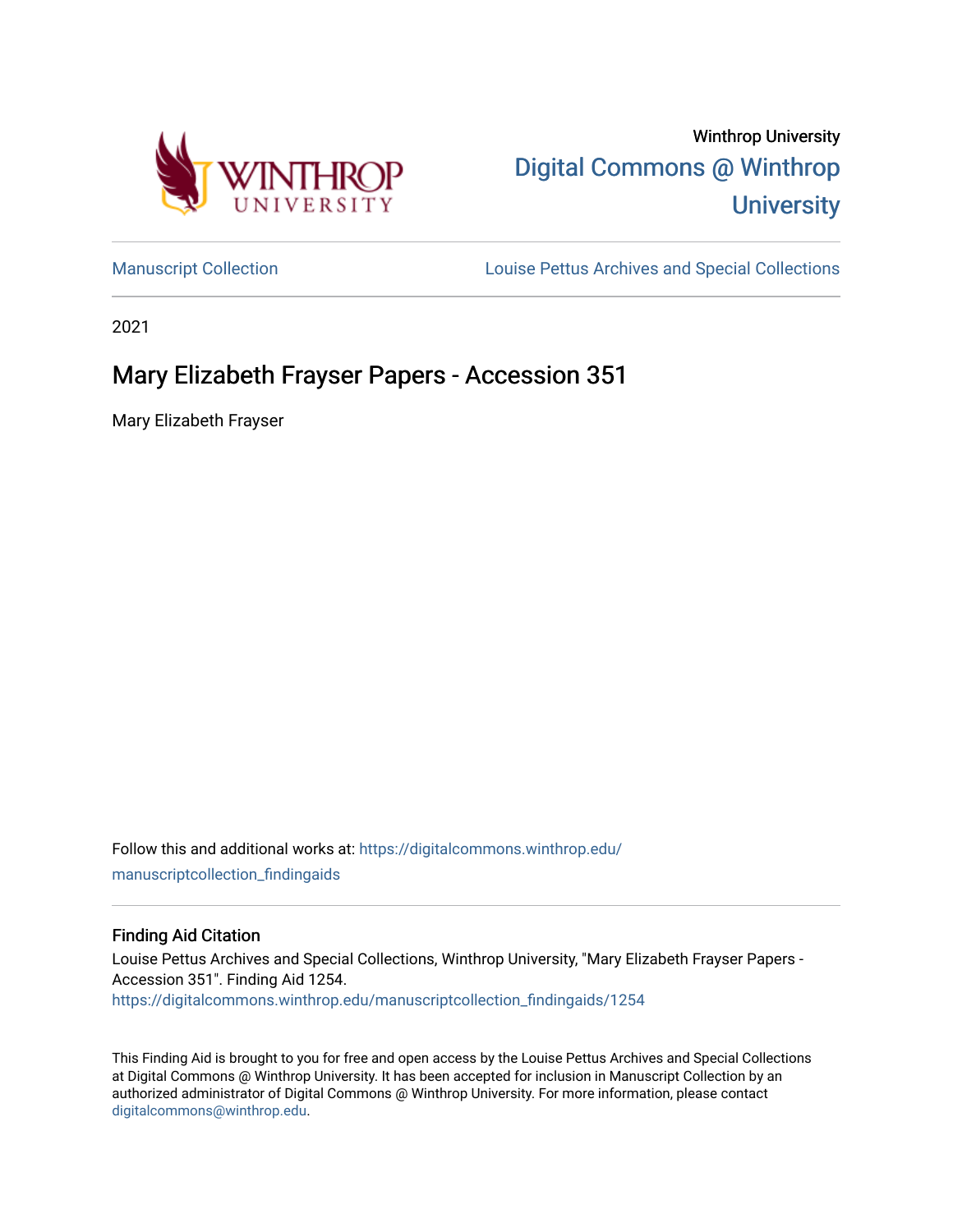### **WINTHROP UNIVERSITY LOUISE PETTUS ARCHIVES & SPECIAL COLLECTIONS**

## **MANUSCRIPT COLLECTION**

## **ACCESSION 351**

### **MARY ELIZABETH FRAYSER PAPERS**

1906-1931

2 Boxes, 6 Folders

**CONTROL**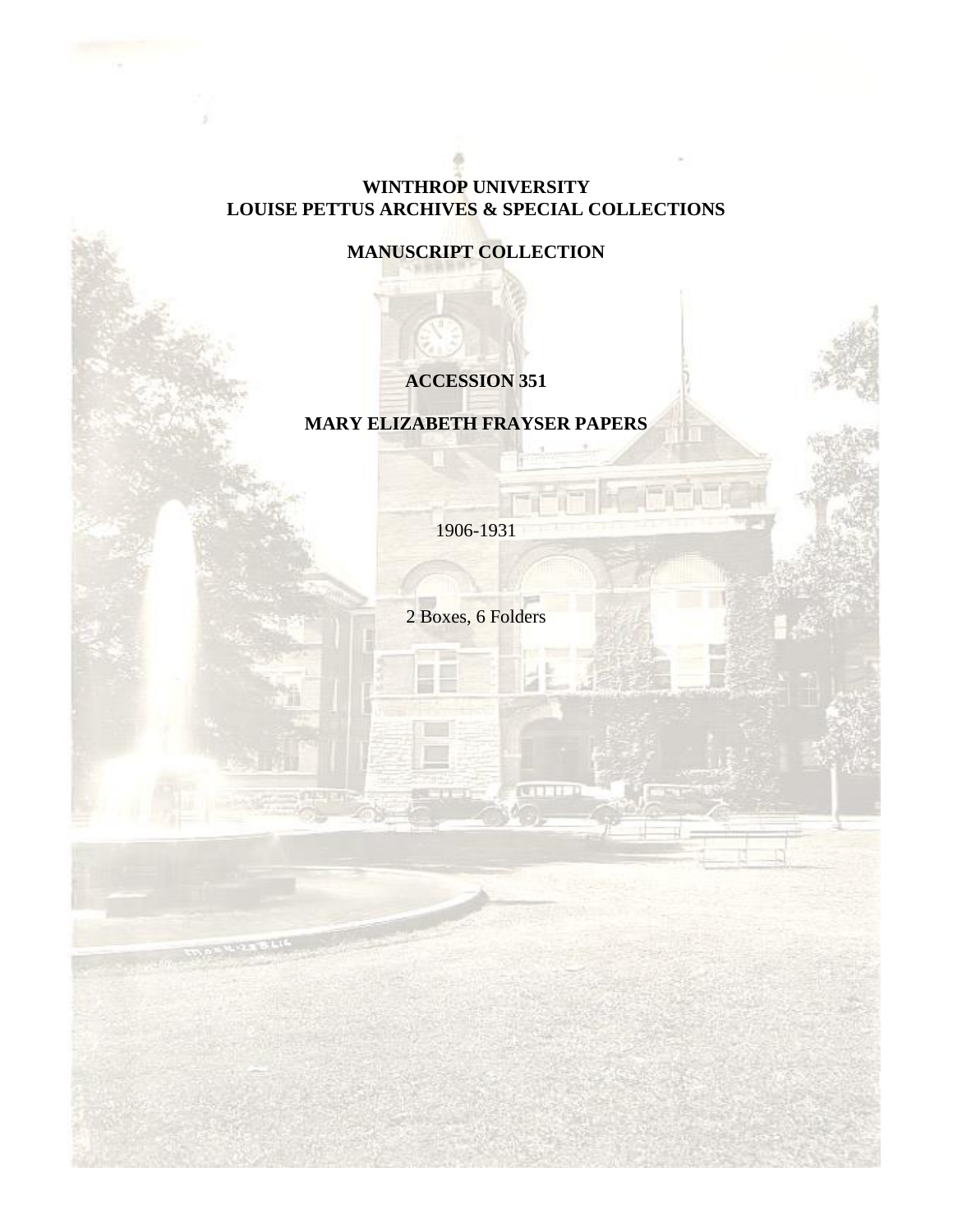#### **WINTHROP UNIVERSITY LOUISE PETTUS ARCHIVES AND SPECIAL COLLECTIONS**

#### **MANUSCRIPT COLLECTION**

ADDITIONS: \_**1**\_, \_**17**\_, \_\_\_\_ DATE: April 13, 1982

ACC. NO.: **351** PROCESSED BY: Anita Elliott NO. OF SECTIONS: 2

#### **MARY ELIZABETH FRAYSER PAPERS**

**I**

The papers of Mary Elizabeth Frayser, educator, social worker, home economist, and club woman, were received by the Winthrop University Archives in November, 1981, from Natalie Roberts Foster of Roanoke, Virginia.

> Linear feet of shelf space occupied: .50 Approximate number of pieces: 1000

Restrictions: Open to researchers under the rules and regulations of the Louise Pettus Archives & Special Collections at Winthrop University.

Literary Rights: For information concerning literary rights please contact the Louise Pettus Archives & Special Collections at Winthrop University.

Notices released to the following journals: See donor control file.

Scope and Content: **This collection, primarily correspondence, relates to Mary Elizabeth Frayser's career, business dealings, and family. Also included are financial records, a biographical sketch of her business partner William Horton, a book titled,** *Things Mundane* **which is a collection of humorous observations by "The Idle Reporter," Evan R. Chesterman, who wrote for the Richmond Evening Journal, newspaper clippings, and photographs**. **Correspondents include her sister Ellie Douglas** *Frayser* **Chesterman (1876-1958) and, Mary's brother-in-law, Evan Ragland Chesterman, Sr. (1870-1931). Mary Elizabeth Frayser (1868-1968) was a South Carolina educator, social worker, home economist, and club woman.**

Transfer of items: None.